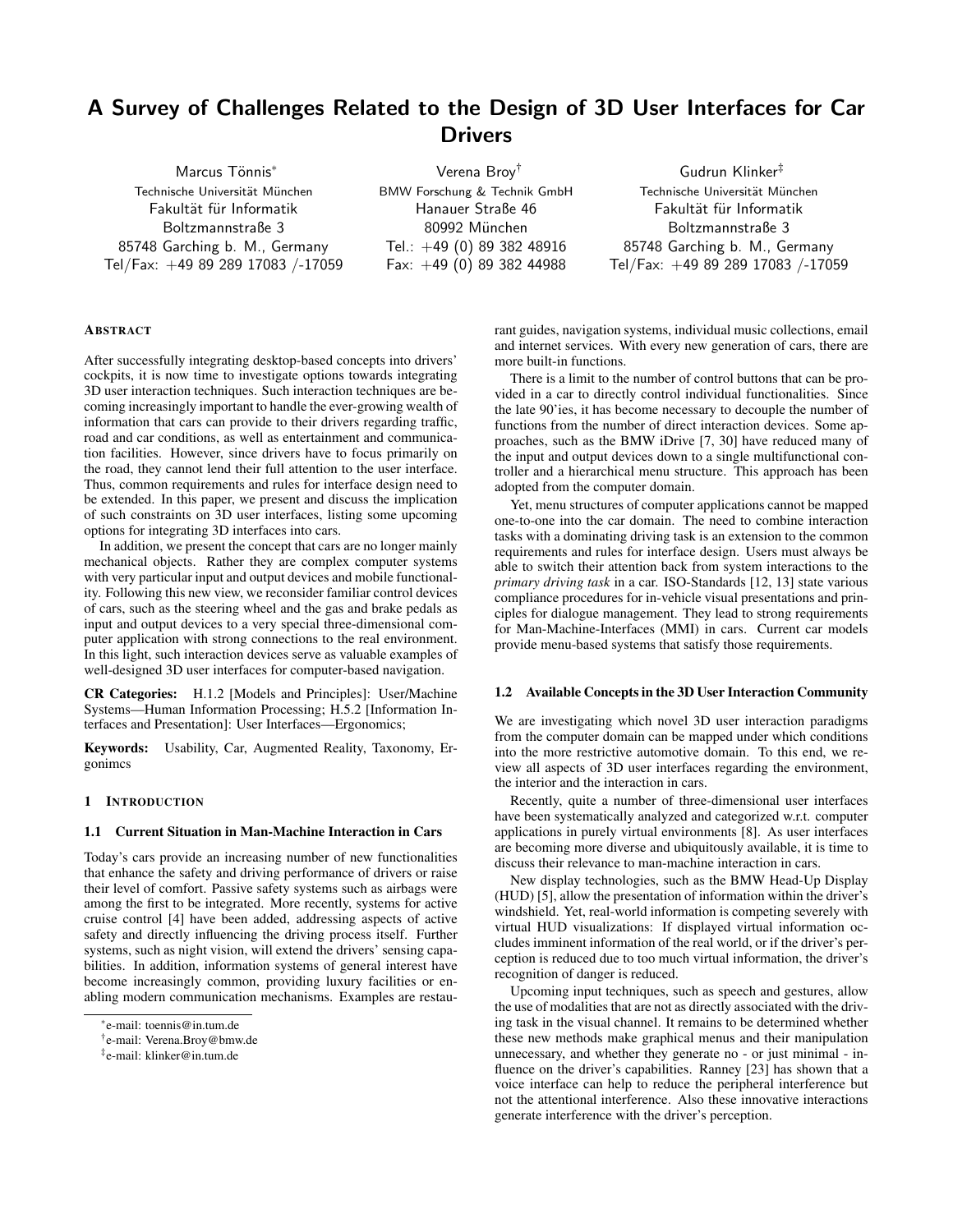

Figure 1: Head-Up Display in a BMW 5 series, courtesy of [6]

# 1.3 Our Approach: The Car as a Complex Embedded 3D Computer System

In this paper, we combine our discussion on general concepts of 3D user interaction with the thesis that cars are no longer mainly mechanical objects. Rather they are complex computer systems with very particular input and output devices and mobile functionality. Following this new view, we reconsider familiar control devices of cars, such as the steering wheel and the gas and brake pedals as input and output devices to a very special three-dimensional computer application with strong connections to the real environment. In this light, such interaction devices serve as valuable examples of well-designed 3D user interfaces for computer-based navigation.

We base our discussions on experiences in an ongoing research project towards creating and evaluating novel visualization and interaction schemes for car drivers w.r.t. requirements of safety, increasing complexity and the current state of standards. Complementary to our detailed bottom-up investigations of diverse specific issues in this project, this paper discusses general principles of the design of those interfaces in a top-down manner.

This paper provides a survey of classifications of interaction domains. It discusses the use of common 3D interaction techniques in cars. We report on our findings regarding the design of 3D user interfaces in cars. The paper provides guidelines regarding the amount and the spread of 3D user interfaces across a driver's cockpit and discusses their cognitive interference. We start with a survey of the requirements of user interfaces in the automobile domain. Afterwards we give detailed explanations for the area of input, output and interaction techniques. Finally, we summarize our findings.

#### 2 CONSTRAINTS OF AN AUTOMOBILE ENVIRONMENT

Automobile environments impose high requirements on the design of user interfaces. When users are driving a car and interacting at the same time with a system, driving constitutes a highly complex primary task that needs a significant amount of their attention. Driving skills are automated to some extent. Since driving school, drivers' skills increase considerably such that they require less cognitive load. Thus, users are, in fact, able to handle additional tasks. Yet, due to safety issues, secondary in-car interaction systems have to be extremely user centered.

In this section, we decouple the driving task from the interaction task in order to provide a clear description of the conditions of this problem domain. Nielsen's definition of usability [19] can be transferred into the car: Learnability, efficiency, memorability, errors and satisfaction are important factors that must be considered. A novel criterion, specific to automotive settings, is the extent to which a driver is distracted from the driving task.

# 2.1 Interaction in Cars

# Primary, Secondary and Tertiary Tasks

Interactive tasks in cars can be divided into three classes: primary, secondary and tertiary tasks [16]. *Primary tasks* describe how to maneuver the vehicle itself. The driver controls heading and speed of the car, as well as the distance to other cars or objects. *Secondary tasks* are mandatory functions such as setting turning signals and activating the windshield wiper. They increase safety for the driver, the car and the environment. *Tertiary tasks* cover entertainment and information functionality. These do not have any direct relationship to the driving task. Rather, they provide luxury services which are in high demand from today's car buyers, and thus a mandatory asset in modern cars.

Figure 2 illustrates how primary, secondary and tertiary tasks can be placed in physically separate areas of the cockpit. Since primary tasks focus on direct interaction with the outside world, information from such tasks is best shown in the windshield (HUD). Users control primary tasks via devices (gas pedal, steering wheel) that are in a comfortable distance for arms and legs – the anthropometric distance. Secondary user interfaces should by majority remain in a distance that is still easily reachable and that is close to the focal perspective of the driver. Here, the area around the steering wheel below the windshield suits well. Tertiary functionality is placed next to the secondary area more to the center of the car. There it is still accessible, but it does not interfere directly with the area most relevant to car driving.

Exceptions can be granted for functionality that is used very often. Access to this functionality must be provided immediately. It is better to place such functionality within the area of the primary or secondary region. Therefore, this layout of interactive regions also depends on the frequency of usage.



Figure 2: Distribution of primary, secondary and teritary tasks

## Driver Information Systems versus Driver Assistance Systems

Driver support systems can be categorized based on their goals towards comfort and safety. We distinguish between driver information systems  $(IVIS<sup>1</sup>)$  and driver assistance systems  $(ADAS<sup>2</sup>)$ . Driver *information systems* are designed to inform and entertain the user while driving. Examples are air condition control, radio control and car navigation systems. Driver *assistance systems* explicitly support drivers with their driving task. Examples are heading control or distance control (ACC) [4]. They do increase the comfort of driving. Yet, they are primarily designed and introduced in cars in order to enhance active safety.

<sup>&</sup>lt;sup>1</sup> In-vehicle Information Systems (IVIS)

<sup>2</sup>Advanced Driver Assistance Systems (ADAS)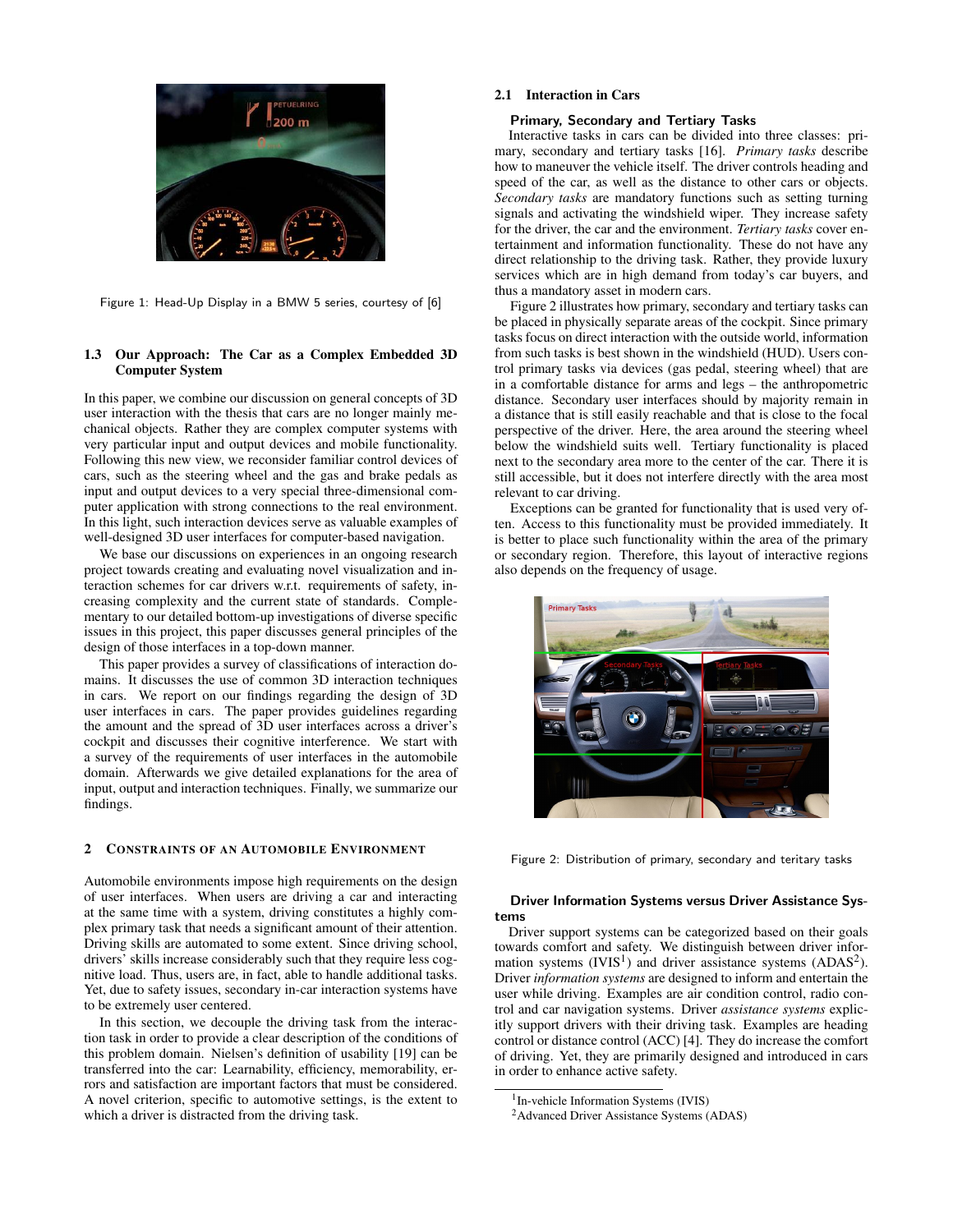# Cross-Relationships

Information systems are closely associated with tertiary tasks. Driver assistance systems cannot be assigned that easily to tasks. When drivers provide input to an assistance system, they interact within the secondary area, because the minimum requirements of common maneuvering are already fulfilled by the steering wheel and the pedals. Yet, the feedback from assistance systems is inherently tied to the primary driving task – in particular if the car has means to actively control the pedals and the steering wheel. For instance, the Active Cruise Control (ACC) system of BMW actively decreases the speed of a car, when a slower car is at close distance in front. Drivers notice the decreased speed from kinesthetic cues. Nevertheless BMW car drivers are able to overrule every intended action of a car.

## 2.2 The Task of Driving

The driving task can be presented with respect to global awareness and local guidance [29]. *Global awareness* pertains to knowledge regarding the route to the destination. It requires large scale knowledge associating streets and distances, as taken out of a map.

*Local guidance* includes tasks that involve controlling the vehicle and knowledge about the environmental situation. Dealing with local guidance means keeping the car on the road and not hitting other cars or obstacles. Drivers have to know about the exact spatial relationships of their near environment. Whenever drivers use local guidance, they control the steering wheel and the pedals.

The task of driving is, in itself, performed within the real world. As the speed of motion in real cars generally is rather fast, the driver's cognitive load is focussed on dealing with that real, threedimensional world.

#### 2.3 International Standards

The question how to combine the driving task with interaction tasks generates novel interaction issues.

During past years, computer technology has entered automotive systems, and ISO standards (EN ISO 15005:2003 [12] and EN ISO 15008:2003 [13]) have been established to give recommendations on the interaction design aspects and to enforce them. ISO states the following principles to be important.

Transport information and control systems must be suitable for use while driving. They have to be applicable to tasks related to transport information and to the control system (TICS). Furthermore, they must be convenient for the driver.

In-vehicle systems should not distract the cognitive skills of drivers. Drivers have to react primarily to the current driving situation – even when they are interacting with the system. The driver must always be in charge. He shouldn't ever take both hands off the steering wheel to provide input to the system.

Some more issues that are especially enforced by the driving task are timing – presenting information in small, understandable pieces – interruptability and the requirement for no continuous visual attention as well as immediate reaction and conformity with driver expectations. Common issues such as simplicity, consistency, controllability, self-explanation and fault-tolerance are further important requirements for interactive systems in cars.

## 3 INPUT

Similarly to Bowman [8], we define input devices as physical tools used to implement various interaction techniques. In this section, we distinguish between input devices for primary, secondary and tertiary tasks in a car, according to general design guidelines. At the end, we outline interdependencies between various input modalities.

## 3.1 General Design Guidelines

A number of general requirements exist which restrict the options of three-dimensional user interfaces in cars: Input facilities in cars cannot request drivers to take both hands simultaneously off the steering wheel. User input should require as little visual attention as possible and should not require an explicit learning phase. It must be fast and easy for drivers to understand the underlying functionality of an input device, such that the driver does not have to think long about the process of telling the car what he wants the system to do. Focussing the driver's thoughts onto understanding something new, such as a new input device or its relationship to other functionality, could lead to a loss of attention to the environmental situation and could therefore could contribute an accident. Furthermore, it is important for drivers to be able to act without supplementary equipment. Thus, input devices, such as data gloves or ring mice are not suitable. All input devices that require use of both hands, such as two handed joysticks and tablet computers, are not acceptable.

#### 3.2 Primary Devices

Primary devices are devices that have direct influence on controlling the heading and speed of the car. Usually, these are the steering wheel and the gas and brake pedals. They must have a direct oneto-one mapping to their functionality, without a chance of being in a wrong input mode. In addition, they must generate immediate feedback whenever they are used.

Maneuvering a car is a task that highly depends on 3D relationships between the own car, other cars, and the environment with all its obstacles. An intuitive mapping between the shape, the degrees of freedom and the associated action must be kept, in order to generate no secondary incompatibility [9] which could cause ambiguity w.r.t. their use. For example, rotation of the steering wheel transforms directly and uniformly into car rotation.

### 3.3 Secondary Devices

Secondary devices are used to control mandatory functionality such as turn signals and windshield wipers. This functionality is not directly associated with the driving task, but it is mandatory in order to keep or improve the safety of the driver, the car and the environment. Since secondary tasks are not as important as primary tasks, immediate accessibility does not play such a fundamental role. Direct access should be granted, but access to the devices must not be as direct as for primary controls.

## 3.4 Tertiary Devices

Tertiary devices serve entertainment and information functions. They do not have a direct relationship to the driving task itself or to safety issues. Since there is no such direct relationship, immediate and direct access is not necessary.

In every new generation of cars, new functionality is introduced. For example, there are more than 700 tertiary functions [7] implemented in the current BMW 7 series. Since traditional approaches, such as a one-to-one mapping between button and function, have proven to be insufficient at the end of the 20th century, a paradigm shift has recently been introduced. Nowadays, multi-functional controllers provide generalized access to the huge amount of functionality. For instance, the BMW iDrive [7, 30], the Audi MMI [3] and the Mercedes COMMAND system [11] are controllers that provide access to all tertiary functions in a unified way (see Fig. 3). These controllers don't offer many directions of motion and rotation since such diversity could result in ambiguity concerning the use of the controller.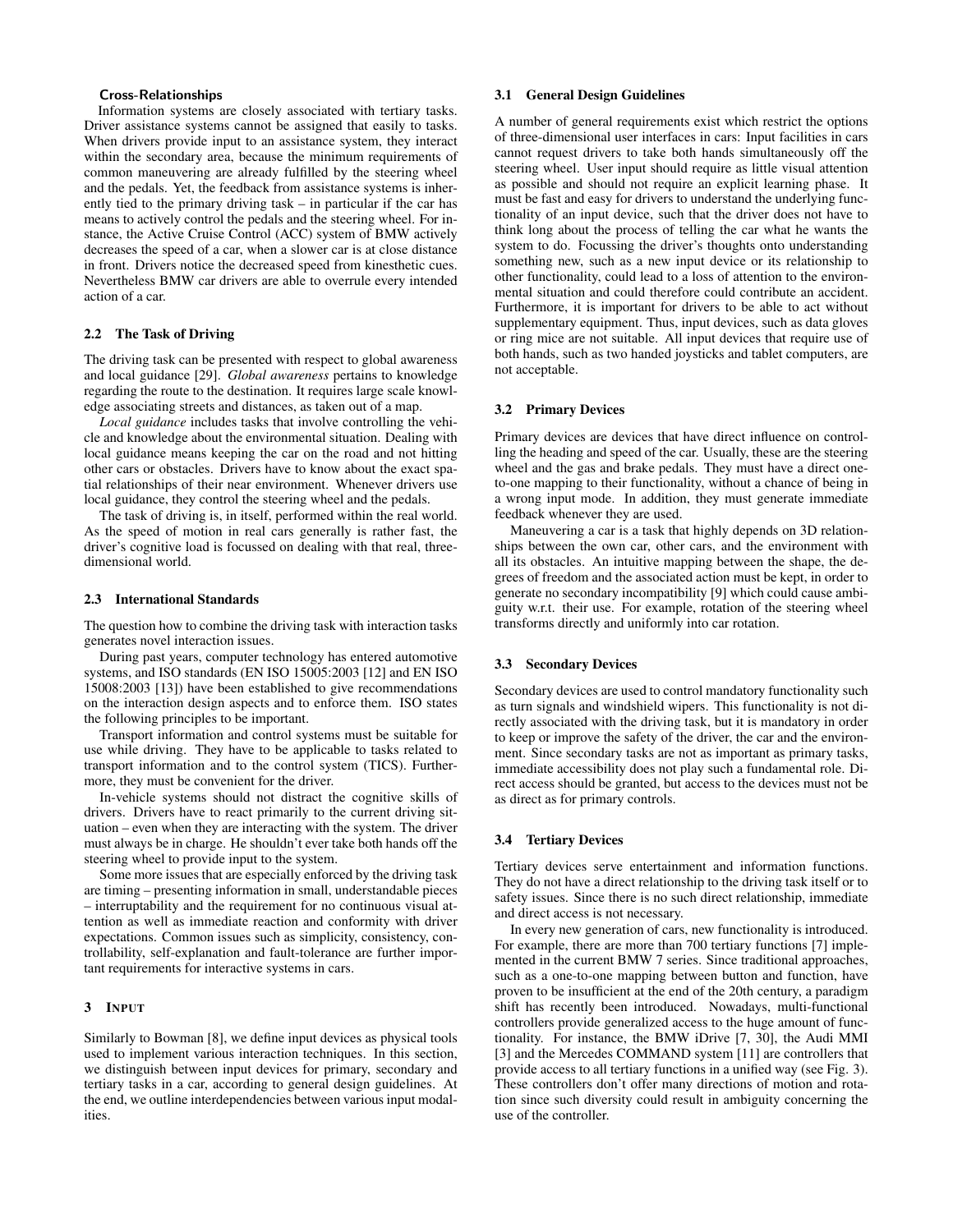

Figure 3: Menus and Controllers - a, b: BMW - c, d: Audi - e, f: DaimlerChrysler

Usability and acceptance decreases when all functionality must be accessed via these multi-functional controllers. Direct access should still be granted for the most recently used functions. The use of controllers may be most suitable for providing continuous as well as discrete input.

#### 3.5 Upcoming Speech and Gesture Input

Speech input seems to be a suitable mode of interaction in a car. But it is not the answer for all problems that arise in an automobile environment. Despite the fact that speech uses a nonvisual channel, visual attention is affected by speech input. Plangger et al. [22] showed that users need a physical reference point to understand whether the system understood their spoken input or not. Often, drivers look at a point in the instrument cluster while and shortly after speaking. In addition, speech recognition in cars has the same problems as in other VE environments [8]: poor speech recognition systems and missing strategies for segmentation.

# 4 OUTPUT

With regard to human senses, output can be classified into visual, auditory, haptic and olfactory displays [8]. We discuss findings and issues concerning these displays w.r.t. to their use in cars and consider their multi-modal combination.

## 4.1 Visual Displays

Visual attention is crucial for driving. It is the main input channel for maneuvering a car. Thus, it must be handled very carefully. Drivers must be able to retract their visual attention from optical displays to the driving task any time.

To this end, displays of instruments which are most important for driving are located in the secondary sector (see Fig. 2). Most of them are currently analog displays providing well defined output such as the current speed or the current oil temperature. Bulbs and Light Emitting Diodes (LEDs) indicate activity of further functionality like the turn signal or lights.

Monitors and projecting displays have high potential for being used in cars, since they can present information more dynamically dependant on the current situation. But they have to be well positioned. Drivers need to be able to look at them without problems. They may not be placed more than 30 degrees below a driver's horizontal viewing direction [15]. Placing a display too low inside the car would require drivers to turn their heads and eyes too much, thereby increasing the overall glance time. In the current setup of cars, there are two regions where displays can be placed: directly in front of the driver behind the steering wheel or to the right of the steering wheel in the tertiary sector. All other regions either have the potential of being occluded by the driver's or co-driver's arms, or they are obstructing the driver's view through the windshield. To date, central information displays (CIDs) have been integrated into car models of many manufacturers. They typically present tertiary information content.View control is provided via hierarchical menus.

3D virtual environments provide many more visual display options, such as large workbenches and surround screens. Such devices are not suitable for in-car use due to the limited space, and because they draw too much visual attention, thereby distracting drivers from the driving task. Concepts, such as fully immersive virtual reality displays are not applicable since they would occlude the reality. As mentioned before, drivers must be able to drive and interact with additional systems without use of supplementary equipment. For this reason it is not possible to integrate videobased head mounted displays. A technical failure could have fatal consequences.

In contrast, semi-immersive approaches have high potential. In the BMW 5 series, a head-up display (HUD) presents information on the windshield. It is arranged close to an average driver's horizontal line of sight and shows speed, distance and navigational information (see Fig. 1). Other companies are also in the process of introducing HUD technology [27]. One of the promising advantages of HUDs is the shorter glance time, because the driver's eyes only have to turn minimal amounts. Since HUDs are designed to project information to a position 3 meters in front of the windshield, the accommodation time for drivers is faster than when they need to focus on displays in the dashboard at a distance of approximately 50 cm. Currently available HUDs provide a field of view of approximately 6 degrees. Therefore, they can display only very limited amounts of information, such as the current speed or icons representing navigational arrows. The importance of HUDs in cars will grow significantly, as soon as it is technically feasible to project large amounts of information in high resolution onto the windshield. Technology to track a driver's eyes will enable Augmented Reality (AR) to embed dynamic illustrations into the environment, thereby minimizing glance distraction time. For instance, when virtual navigational arrows are placed onto the road in front of the car, drivers don't have to look at the car-internal navigation display. Another example uses AR to guide the driver's attention to the direction of an imminent danger [26, 14]. But this upcoming technology generates new questions and problems pertaining to information overload, perceptual tunneling and cognitive capture.

Information Overload refers to the state of having too much information to make a decision or remain informed about a topic. Large amounts of currently available information, a high rate of new information being added, contradictions in available information, a low signal-to-noise ratio, and inefficient methods for comparing and processing different kinds of information can all contribute to this effect.

Perceptual tunneling is a phenomenon that originally comes from aviation and in which an individual becomes focused on one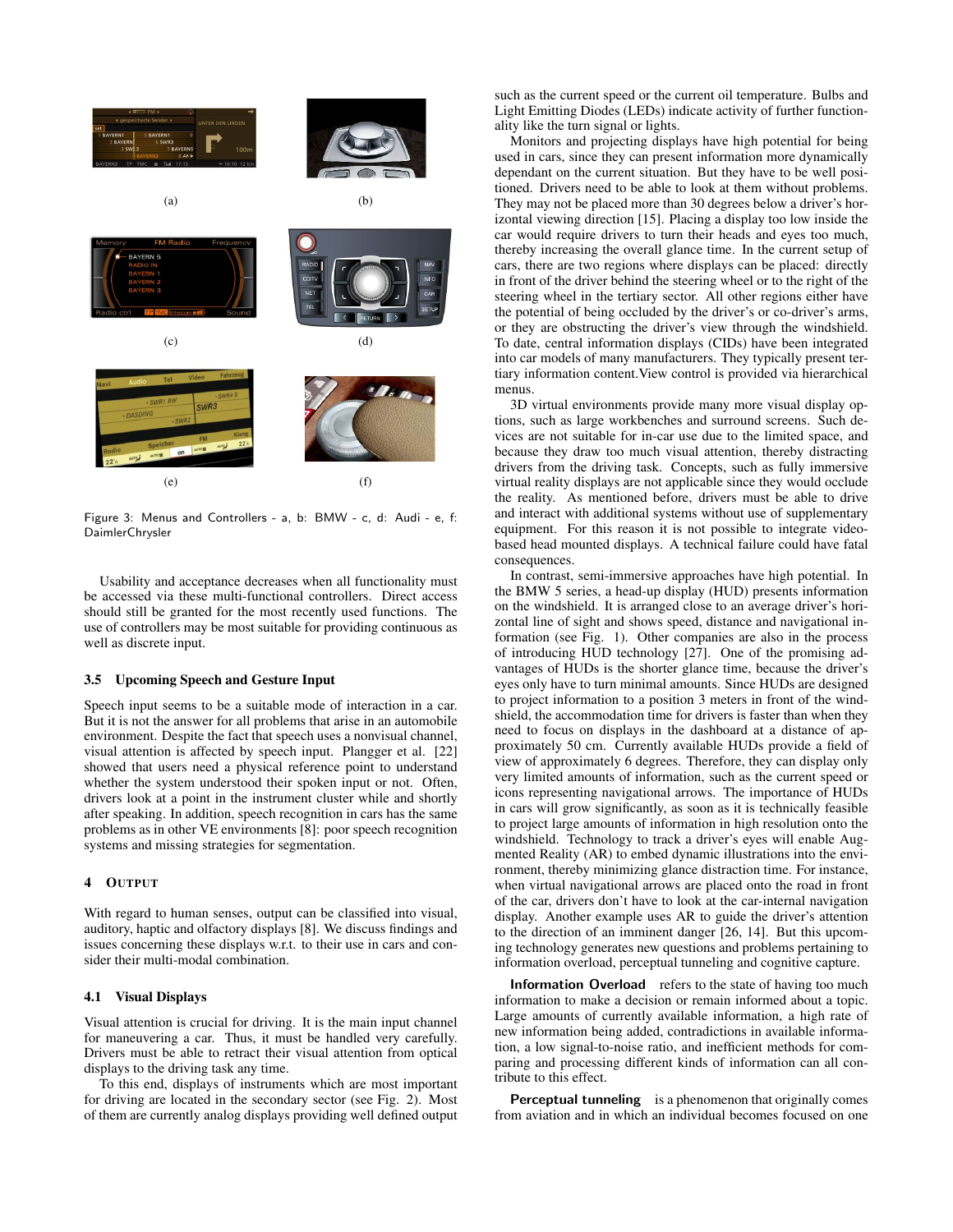stimulus, like a flashing warning signal and neglects to attend to other important tasks/information such as driving the car.

Cognitive capture refers to the situation where the driver may be totally "lost in thought," a condition which, in particular, could impair situational awareness. Where emotional content (i.e., personal involvement) in a conversation is high, such as arguing with someone over the phone, the likelihood of cognitive capture is increased. Instruments that require some level of cognitive involvement and thereby could lead to a loss of situational awareness are viewed as increasing the risk of a crash.

When embedding additional visual information into the real world, information density is not computable anymore, because the outside environment of the car is changing during travel. If many events that are relevant to driving occur at the same location of the windshield, they can generate one or more of the announced problems.

#### 4.2 Auditory Displays

Auditory displays provide an attractive second communication channel, reducing the load on the visual channel. Minimal interference with the visual channel do occur since some attention is drawn to the perception of the acoustic signals.

The auditory channel can be used to issue informational or alarm signals and for speech based communication. Alarm signals are given, for instance, when the environmental temperature is below a certain threshold or when the ACC works outside its operating range (too high or low driving speeds) and thus turns itself off. Such sounds inform the driver about a contextual change that can have influence on the car's safety. Sounds can be directionally encoded to provide spatial cues. In this respect, 3D sound displays have the potential to support drivers in locating objects in the environment, thereby warning drivers about imminent dangers of collision. For example, an older version of BMW's parking assistant provided warning sounds from corners of the car close to nearby obstacles. The use of auditory warnings is promising because they immediately capture a driver's attention. On the other hand humans have problems distinguishing between many different pitches. Therefore we suggest to use sounds just in situations of an alert, where immediate attention of the user is required. An auditory hint can inform about the direction of the danger and further information could be provided in another modality.

Speech based communication (input and output) is most often used for tertiary interaction, e.g. for menu selections or other user actions. Speech output can also be used as feedback to actions that have not used speech input. It can be helpful when large quantities of information (texts) have to be conveyed to the driver. Examples are incoming messages: SMS or electronic mail.

However, there are limitations to the use of auditory displays. Some types of information are transmitted faster and more understandably in a visual representation. Spatial information, such as distances to environmental obstacles, is generally easier to perceive visually than aurally. Due to the sequential nature of spoken words, such continuous information is easier presented in the visual channel. In addition, the use of different sound frequencies can result in inaccurate interpretations. Furthermore auditive output interferes with the driving capabilities to a certain degree. When auditive output is given just when a difficult driving situation occurs, the driver's attention can be captured by the acoustic output and the imminent danger might go unnoticed. We do not recommend speech output for warnings and alerts. Warning sounds have to be understood immediately, but in case of speech output, the driver has to listen to the whole notification. Sound output quickly becomes annoying since it disturbs other auditive activities like music or conversations. Furthermore, drivers may feel embarrassed, if comments on driving mistakes are overheard by fellow passengers.

## 4.3 Haptic and Tactile Displays

Haptic and tactile output are interesting for in-car applications, because they do not need visual attention and they are user-centered. Most likely, haptic output is not suitable to convey complex information, but it is predestinated to catch the driver's attention. Citroen realized a haptic concept in a lane departure warning system called LDWS [10]. When the vehicle moves across road markings without the indicator being used, the system warns the driver with a vibrating signal on the left or right side of the driver's seat, depending on the direction in which the vehicle is drifting. When the driver feels the vibration in his back, he almost has the same feeling as if the car was loosing contact to the ground.

DaimlerChrysler [18] examined how well auditive and haptic alert modalities affect drivers' perception of collision warnings when the car ahead of them unexpectedly brakes. One of their experiments found that haptic alerts, in this case also a vibrating seat, were perceived as less annoying and more appropriate.

Primary and secondary tasks of driving provide further potential usage of haptic feedback. To help drivers stay within speed limits, the according position of the gas pedal can be marked as a pressure point – similar to the "kick-down" point for controlling an automatic transmission gearbox. Warnings regarding deviations from the center of the lane can be indicated by forces or vibrations transmitted via the steering wheel.

Haptic feedback is also suitable for the tertiary sector. When long lists have to be searched in a menu, the controller can be locked w.r.t. to the direction of motion when the end of the list is reached. The integration of touch-displays allows direct feedback. Tactile displays can also give feedback about the position and the state of pressure of buttons on a touch display.

#### 4.4 Multimodal Displays

Multimodal interfaces combine the advantages of different output modalities to overcome individual weaknesses. An example is the parking assistent of BMW. Its initial, purely auditory version did not optimally support the estimation of the distance to nearby objects. It was much improved by adding a visual component that presents a bird's eye overview of the car and the sensed close-by environment, highlighting obstacles in warning colors.

# 5 INTERACTION TECHNIQUES

According to Bowman [8], interaction techniques are methods used to accomplish a given task via the existing interface. Since interaction techniques are strongly related to the goals and tasks of a system, we distiguish between interaction techniques for the driving task itself, driver assistance systems (ADAS) and in-vehicle information systems (IVIS). We discuss all methods with respect to these systems and their relationship to primary, secondary and tertiary tasks in a car.

#### 5.1 Manipulation

Manipulational tasks can be divided into selection - acquiring a particular object from a set of objects, positioning - moving the object to another location and rotation - changing the orientation of an object [8].

#### Manipulations while Driving

Driving is an interactive task in itself. Since driving is the primary automotive task and since it is associated with real danger, manipulators that are relevant to this task are physical rather than virtual.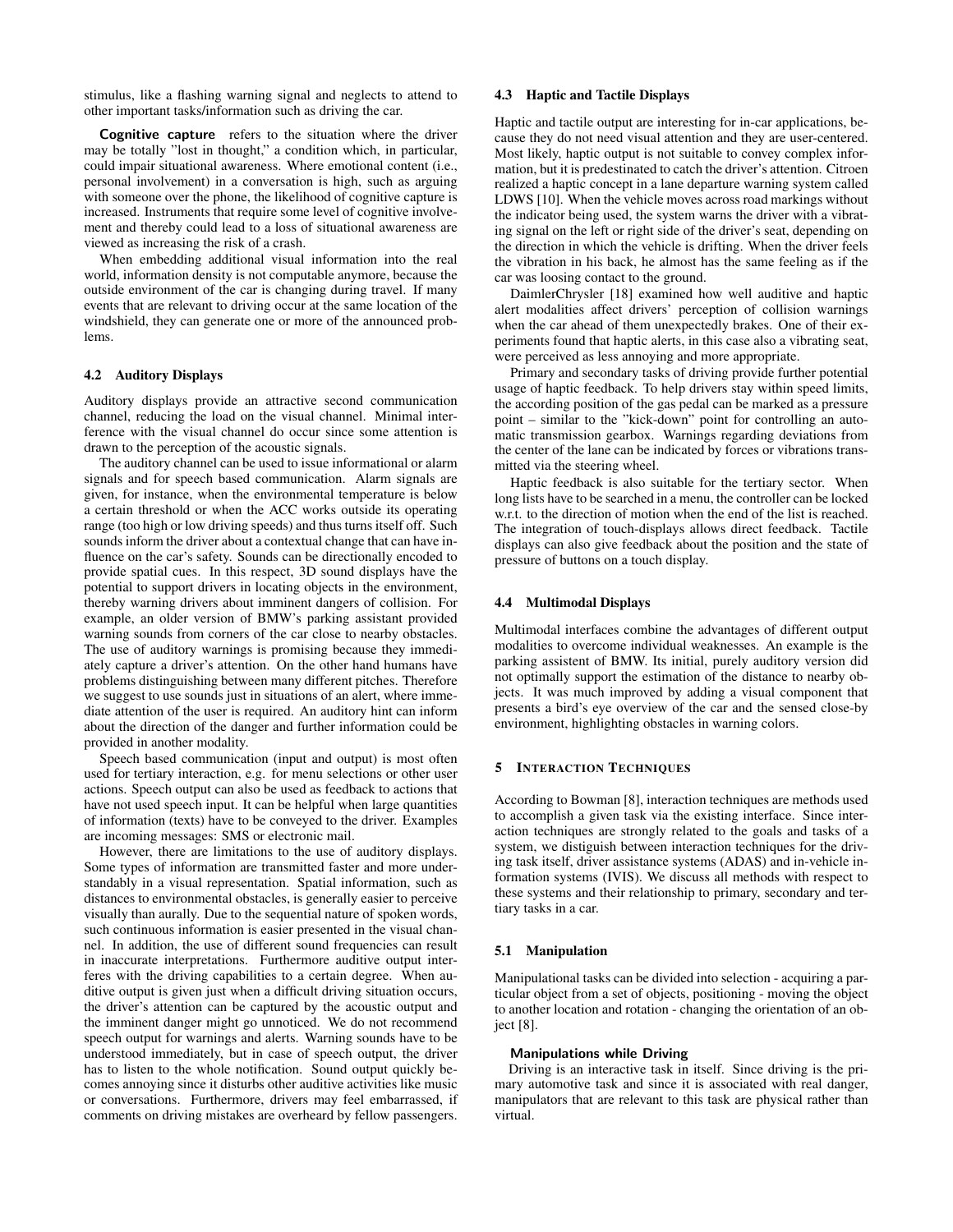Drivers change the orientation of a car by turning the steering wheel, which thereby controls one degree of freedom. Steering manipulations can be mapped isometrically to the real behavior of the car: a right rotation of the steering wheel corresponds to a right turn of the car.

The position of a car is manipulated by pressing or releasing the gas pedal or the brake pedal. In this setup, every pedal has its own degree of freedom. Yet, together, they control only one degree of freedom. The gas pedal provides an isometric mapping from foot position to car motion. The deeper the pedal is pressed, the faster the car goes. The brake pedal works inversely. The more the pedal is pressed, the slower the car gets. Drivers need to envision a higher order technical concept to obtain a compatible intuition for this manipulation: The stronger the force on the break pedal, the higher the braking force. We have a case of secondary incompatibility [9] where input is not directly compatible with the desired result. This higher level of abstraction needs to be experienced and acquired by novice drivers when they learn to drive a car. Alternative approaches have been researched, such as steering with a joystick [25]. Manipulations should directly reflect their influence on car dynamics.

Additional interactions with other in-car systems should provide manipulation metaphors that do not reflect spatial relationships. Otherwise the driver would have to switch or tranform between both frames of reference.

## Manipulations for Driver Assistance (ADAS)

Driver assistance systems provide additional support for the driving task. Examples are automatic distance control and heading control. A well defined assistance system panel is needed that can easily be distinguished from luxury devices. Assistance functions influence the driving task itself in changing the position and orientation because of contextual information. Sensors are scanning the environment around the car and the assistance systems react to these information. The heading control e.g. changes the orientation of the car and is therefore altering the rotation.

To date, manipulation and control of driver assistance systems is provided by physical devices. Information showing the current state of these systems, and devices for manipulating their state are placed in the primary or secondary area of the cockpit (Figure 2). Longer-term concepts consider presenting distance information three-dimensionally in the HUD and using gaze-based pointing [21] in combination with speech to select and alter system parameters.

# Manipulations for Driver Information (IVIS)

Input devices for driver information systems are placed in the tertiary area as shown in Figure 2. At the moment some car manufacturers provide additional softkeys for favorite functions on the steering wheel. In general, information systems do not have a relationship to the environment around the car and do not take direct influence on the driving task. The luxury and information functions are manipulating the situation inside the car, e.g. controlling the temperature or the sound volume. Additionally, they inform and entertain the driver. Manipulation involves selecting functions in menus and changing options – e.g. to change audio settings. To date, they use abstract, menu-based manipulation metaphors. Since well known menu hierarchies have two dimensional characteristics, rotational manipulation can be used for positioning a focus onto a specific function.

Input devices in cars require interruptability of every additional input procedure in short intervals such that drivers can reorient their attention to the driving task.

# 5.2 Travel

Bowman defines travel as the motor component of navigation. It defines the actions that are performed to move users from their current location to a new target location or in a desired direction.

# Maneuvering the Car (ADAS)

Travelling is similar to Wang's definition of local guidance [29]. For the task of driving, this means to manage the car motions through the actual (real) environment. In this respect, the process of turning the car is divided into a series of small actions: activate the turn signal, slow down, look into the mirrors, look over shoulder, turn the steering wheel with the appropriate angle and operate the gas pedal. Maneuvering requires both primary and secondary tasks. Therefore, interaction with all of these primary and secondary controls must not interfere with one another.

Interaction with driver assistance systems interferes with the task of driving – in particular when such systems, when activated, enhance driving performance. Interaction time has to be as short as possible. Generally, interaction with assistance systems should be provided by use of on/off-switches. Easy selection concepts for configuring parameters require dedicated devices. The use of dedicated devices ensures that no modes have to be changed.

#### Navigating in Information Systems (IVIS)

Information systems use menu structures in the central information display (CID) and a multifunctional control knob (iDrive, [7]) to allow drivers to select and modify settings. Alternatively, input can be provided by speech. Travelling in menu structures requires users to know how the multifunctional controller is implemented, or how to access certain functions via voice. The structure of the menus must be extended with indicators describing the proper use of the controller, e.g. presenting a rounded shape, when the controller has to be turned and a rectangular shape when the knob has to be pressed. If additional keys exist which provide direct access to a subset of functionality (such as a radio menu), these must be labeled. If those keys are configurable softkeys, a visual feedback must be given that uses the same orientation as the layout of the keys.

#### 5.3 Wayfinding

Wayfinding is the cognitive process of learning and understanding a path through an environment. The wayfinding task is to know how to get from a starting point to a desired destination. As in the previous sections, we discuss this concept in relationship to techniques regarding car assistance systems (ADAS) and information systems (IVIS).

# Knowing the Route to a Destination (ADAS)

This part of the cognitive component can be mapped to Wang's definition of global awareness. When drivers are approaching a crossing, wayfinding enables them to know whether to go right, left or to keep the direction. It is important whether drivers know a certain route or whether they drive it for the first time. In the latter case, a higher workload is necessary since they have to build up a cognitive map of the environmental spatial relationships [17].

The amount of knowledge about a route has implications on the degree of interference between primary and tertiary aspects of driving. If drivers know the route to their destination, they can focus on the primary driving task and fulfill the secondary functions. If they do not know the route, they may want to request assistance from a navigation system. The driver implicitly interacts with a navigation system by driving his car. Car motion is sensed by the navigation system via GPS, resulting in an update to the current state of the car. Feedback from the navigation system to the driver is generally provided both via the optical and the auditory channel: A bird's eye view (map) of the car and its current surroundings are presented (at a suitable scale) in the central information display (CID). Furthermore, speech instructions tell the driver how to proceed through a crossing. As an improvement, navigational arrows can be presented in the head-up display (HUD), thereby minimizing glance times, reducing ambiguities and enhancing driving performance.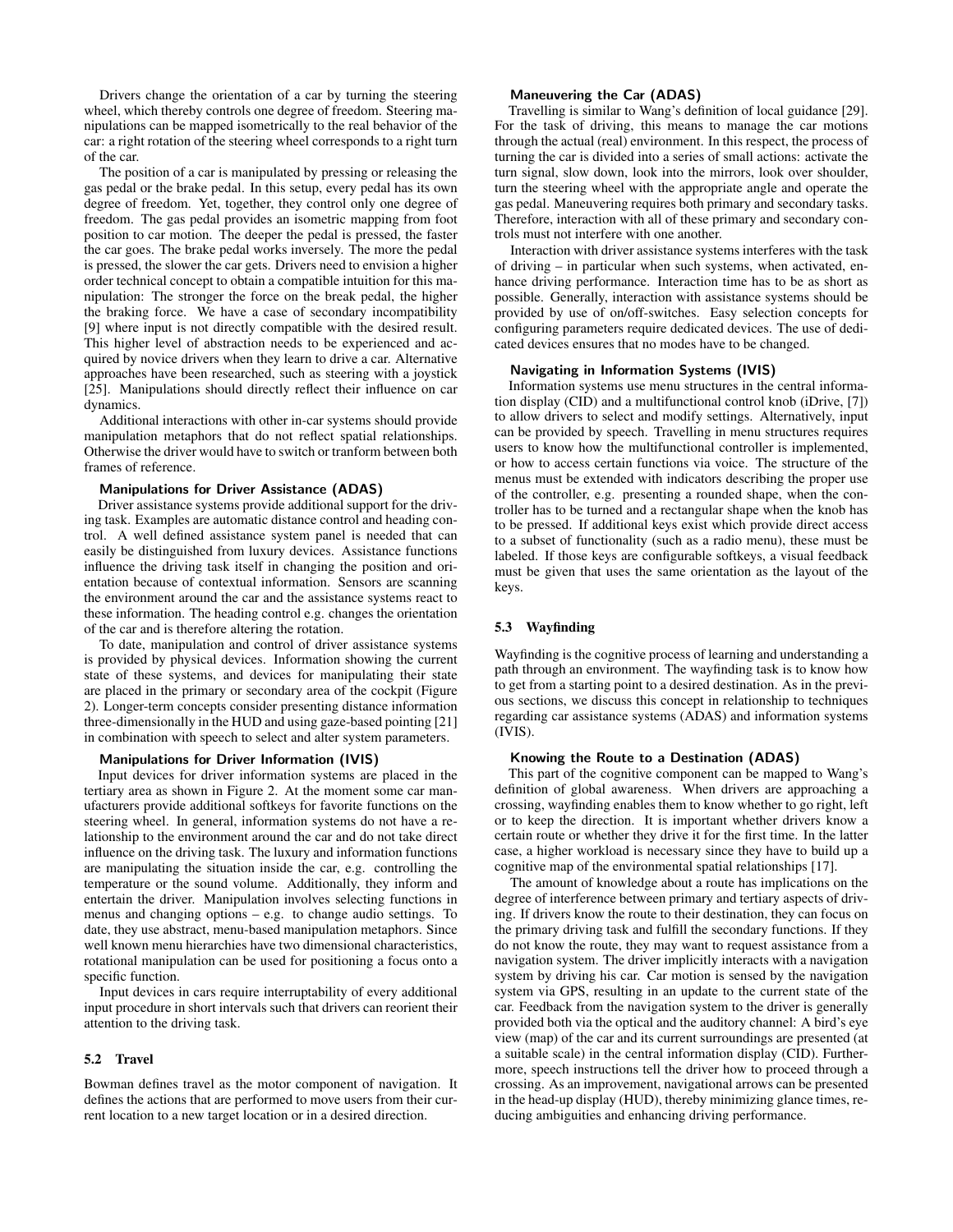# Knowing where to find Functionality (IVIS)

Driver information systems are currently typically organized in hierarchical menu structures. Wayfinding means that drivers have to internalize this menu structure, knowing how to get to a particular (sub)menu when they want to change settings.

To some extent, the wayfinding task in in-vehicle information systems is relatively similar to wayfinding in the driving task: Drivers have to build up cognitive maps of an unknown environment over time. Currently, we assume that it is not practicable to design a 3D spatial interface for wayfinding functions in tertiary menu structures. Interaction techniques both with respect to primary road navigation and with respect to tertiary menu control would have to share the same valuable cognitive resources. This could generate interference with the driving task because the same cognitive capabilities are requested.

Since the configuration of information systems is not a safetycritical issue, it is not important that the driver has immediate access to specific tertiary functionality the same way as to a primary function. The access path to functionality can therefore be longer – as long as it is interruptable. Yet, it is important to ensure that drivers can easily build up a clear cognitive model of the system, helping them to remember paths to specific functionality.

## 5.4 System Control

In System Control tasks, users issue abstract, non-spatial commands to request the system to perform a particular function, to change the mode of interaction or to change the system state.

Abstract concepts of system control are not suitable to tasks involving car driving. They may, however, be amenable to driver assistance systems (ADAS). Such systems require abstract settings – e.g. to adjust reactions to distance measurements to the car ahead in the active cruise control system (ACC). In today's cars, assistance systems are isolated from other car functionality – thereby ensuring fast and direct access. However, as a consequence, drivers have to adjust functionality separately for different system components. To date, drivers receive a minimal amount of visual feedback to recent adjustments. The question is, if it is reasonable to provide systematic system control output presented as graphical menus, voice commands or gestural commands. With technical progress enabling more and more assistance systems, it seems not to be feasible for long to provide individual system feedback to individual system adjustments. There will be a need to think about suitably integrated system control techniques for driver assistance systems.

In-vehicle driver information systems (IVIS) provide a large amount of information and functionality. Major car manufacturers have undergone a paradigm shift from traditional one-button-forone-function approaches to integrated concepts. Nowadays, driver information systems are integrated in a graphical menu and are operated by a multifunctional controller. However, such approaches are not yet well accepted in the academic world for several reasons [20]. Firstly, current interaction schemes are strictly hierarchical and text-based – a concept that is easily understood by technical engineers, but not by non-technically oriented users. Furthermore, only few well known widgets of personal computer applications were implemented as checkboxes, lists and control checkers. Some attempts at improving the usability of such systems exist – e.g. by trying to integrate widgets like pulldown menus, bookmark functions and short cuts to get a networking structure [1]. A browsing metaphor may help drivers to use parallel menus [24]. Yet, it may be necessary to investigate new interaction approaches with strong metaphors, which are suitable to drivers' recognition knowledge, if they are suitable to the requirements for interaction systems in cars.

Today, several functions can be set by voice commands. This is a first step. Yet, voice recognition systems principally have the same problems as optical recognition and segmentation. The dialog via

voice is independent of the graphical menu. It has to be discussed whether an integrated multimodal approach with both graphical and voice input is more efficient than two parallel, separate interaction modes.

At the moment, there are no gestural commands implemented in cars. Althoff et al. showed that it is possible to integrate them and that it is possible to realize several meaningful gestures like yes, no, abort, back and forward to operate the hierarchic graphical menu [2].

#### 5.5 Symbolic Input

Users do symbolic input to enter symbolic information (text, numbers and other symbols) into the system.

It is not necessary to provide specific symbolic input facilities specifically for the driving task itself. Driver assistance systems (ADAS) do require symbolic input in some cases. The active cruise control system (ACC) needs a velocity specification for the desired speed. At this point in time, cars accept the actual speed of car while it is running. Drivers are allowed to make minor adjustments via some button-oriented input device – e.g. by turning a control knob. The favored distance can be set by a throttle, providing different spans. As a consequence, symbolic input is only supported on a very abstract layer.

In in-vehicle information systems (IVIS), symbolic input is very important for many so-called *infotainment* applications and cannot be obtained via other input channels as in the driver assistance system. The required input is diverse including many special nouns that require exact spelling – e.g. when names of destinations or telephone partners are to be specified. Current systems textual input is typically accept symbolic input via the controller (IDrive, [7]), requesting drivers to manually select each individual letter in a *speller*. Automatic name completion provides some amount of input support. Other approaches include bringing a QWERTY keyboard into the car, using a keyboard of a mobile telephone, and using handwriting recognition on a touchpad [28]. Voice could also be an adequate solution. Yet, at this point, speech recognition systems are not able to correctly understand the required large variety of nouns spoken by people in different dialects.

#### 6 CONCLUSION

This paper presents an overview of the potential and the problems involved in bringing 3D user interfaces and interaction into automotive driving environments. This situation is very special because users are executing another task of higher priority – car driving – parallel to providing system input. As a result, only limited cognitive and motor capabilities are available for the interaction task, requiring an extension to the list of usability criteria: minimal distraction from the driving task.

The driving task has limited similarities to interaction with a computer system: Drivers provide input to cars via pedals and the steering wheel, and they receive output via spatial and kinesthetic cues. They are performing interaction techniques mostly by object manipulation – positioning and rotating –, traveling and wayfinding. It is essential to keep this workload in mind when designing user interfaces for in-vehicle interaction systems.

## 6.1 Findings

In-vehicle interaction systems can be categorized in systems for primary, secondary and tertiary tasks. Their goals are either to assist drivers in performing their driving task or to inform and entertain them with so-called driver information systems.

*Input* devices for primary tasks must be provided as simple oneto-one mappings. They have to be placed in adequate anthropo